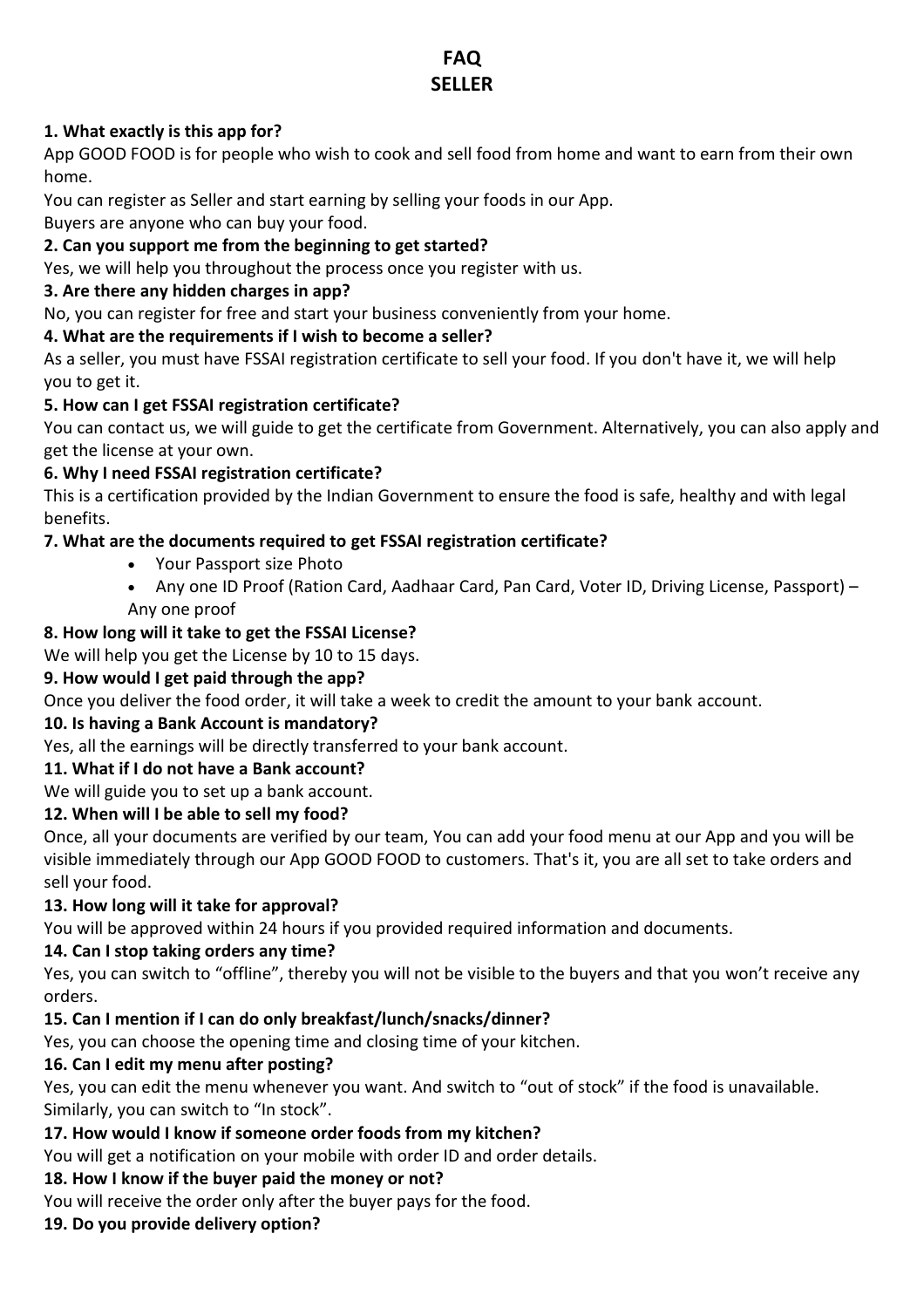No, we don't provide delivery option as of now. As a seller, there is an option you can also choose to deliver food and earn extra money from delivery.

The buyers can also come and take away the food from your kitchen.

We are planning to provide delivery option soon.

#### **20. What is the maximum delivery distance?**

5kms from your selling location.

#### **21. What is a takeaway?**

If the seller is unable to deliver the food to the buyer, the buyer must bring the food himself.

**22.Is there any option to switch between delivery method i.e. delivery and takeaway?**

Yes, you can choose what is convenient for you.

## **23.Is there any option in Appgoodfood so that I can control the delivery distance option?**

Yes, you can specify up to kilometers where you are ready to take orders and deliver food.

#### **24.Can I contact the buyer to pick-up their orders?**

Yes, calling option is provided within the app.

## **25.Will my contact number be visible to customers?**

No, we are always concerned with our customers personal details. Use of call option through the app will not reveal your number to Buyer or the Seller.

## **26.Can I accept the cash from the buyer?**

No.

# **27. Will you provide the package?**

Yes, we are providing eco-friendly packages in different sizes based on food type (solid, semi solid and liquid).

# **BUYER:**

## **1. Does a single person can order from many / multiple sellers at a time? In the same order?**

Yes, this functionality is exclusively available in App GOOD FOOD. The Buyer can buy food from multiple kitchens under single order.

## **2. Does the app support bulk orders?**

Yes

# **3. After placing my order, when will I get my food?**

Since, it is fresh homemade food, it will take at least an hour to prepare the food and it will be delivered accordingly based on your location and delivery type.

You can track the order processing details through app.

# **4. Do I have to pay extra money for delivery?**

Yes

## **5. How can I contact home-chef?**

There will an In-app calling and chat facility to contact the chef.

## **6. How takeaway works?**

As a buyer, you need to collect the food directly from home-chef.

# **7. How to apply coupons / offers in my order?**

In the app, you can view list of offers available and add the coupon code while placing the order.

# **8. Can I change my address / number?**

Yes, you can edit / change the address or number.

# **9. Is there minimum order value?**

No

# **10. Can I order from any location?**

Yes

## **11. Can I order in advance?**

Yes

# **12. Can I get invoice for my order?**

Yes, you will get your order summary in the app as well through email.

**13. Can I have partnership as Delivery Agent with App GOOD FOOD?**

Yes, email your quotation to **contact@appgoodfood.in**